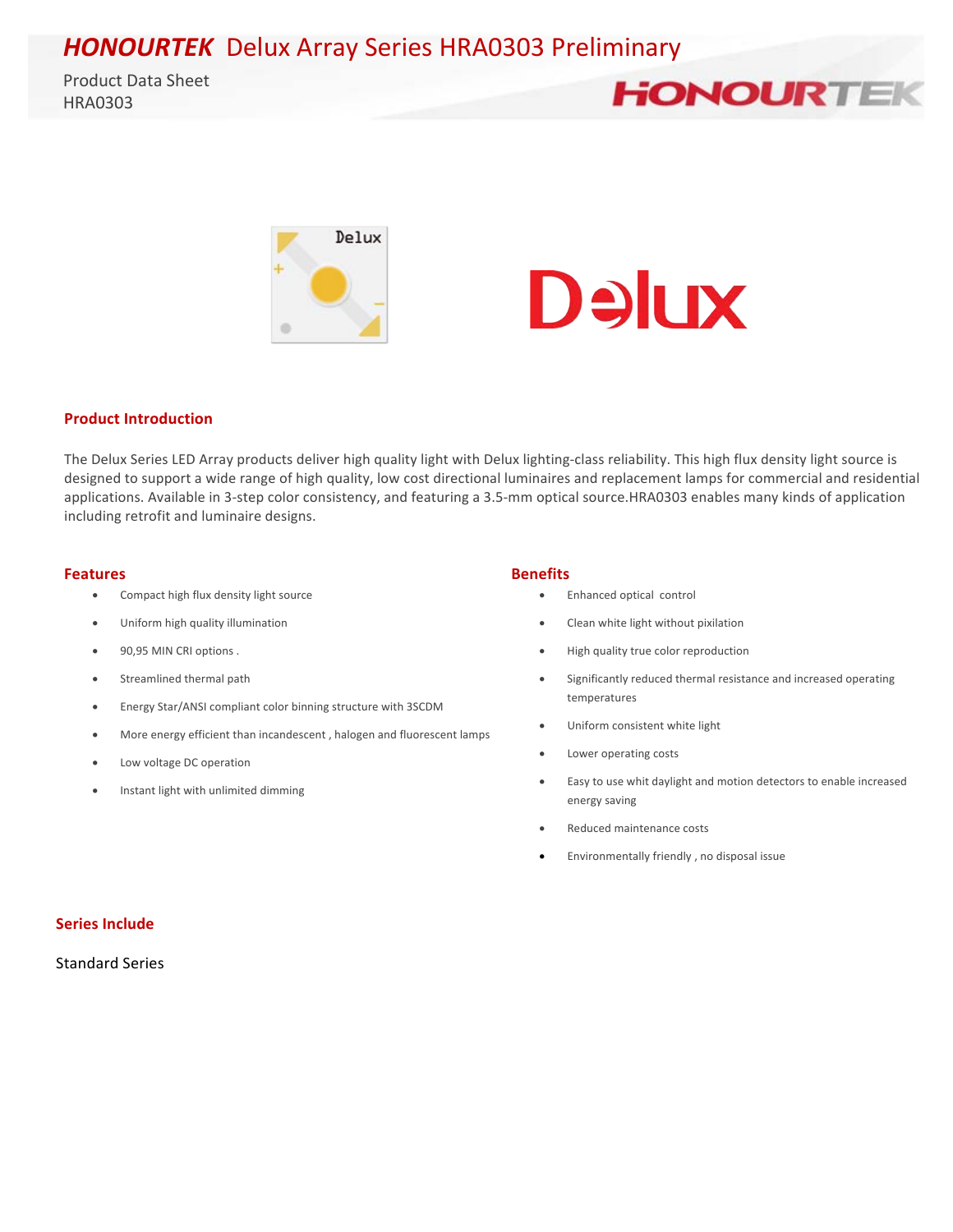### **HONOURTEK**

| <b>Table of Contents</b>                                | Page |
|---------------------------------------------------------|------|
| <b>Typical Product Features</b>                         | 3    |
| Product bin and order code format                       | 3    |
| Lumen Maintenance Characteristics                       | 4    |
| <b>Environmental Compliance</b>                         | 4    |
| Minor Product Change Policy                             | 4    |
| Case Temperature Measurement Point                      | 4    |
| Cautionary statement                                    | 5    |
| <b>Product Selection Guide</b>                          | 6    |
| Characteristics                                         | 6    |
| <b>Absolute Maximum Ratings</b>                         | 7    |
| Drive Current versus Forward Voltage Characteristics    | 8    |
| <b>Typical Relative Luminous Flux vs. Drive Current</b> | 8    |
| Typical Light Output Characteristics vs. Temperature    | 9    |
| <b>Typical Angular Radiation Pattern</b>                | 9    |
| RELATIVE SPECTRAL POWER DISTRIBUTION                    | 10   |
| <b>Mechanical Dimensions</b>                            | 10   |
| <b>Equivalent Circuit</b>                               | 11   |
| Chromaticity Coordinates                                | 11   |
| Packaging                                               | 12   |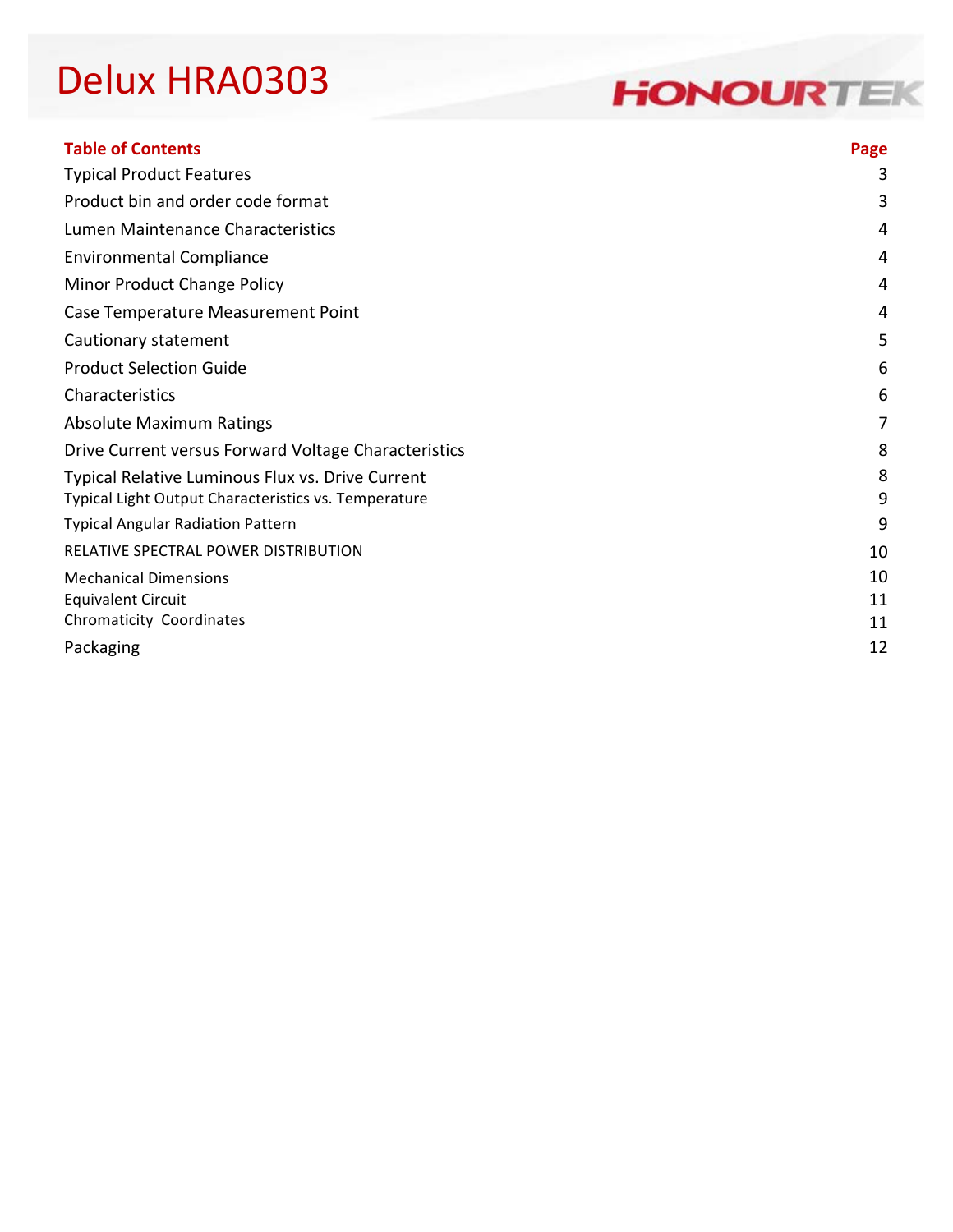

#### **Typical Product Feature**

Honourtek arrays are fully engineered devices that provide consistent thermal and optical performance on an engineered mechanical platform. The Delux Series arrays are the most compact chip-on-board devices across all of Honourtek' LED Array products. The arrays incorporate several features to simplify design integration and assembly.



#### **Product bin and order code format**

# **HRA0303-30-92-36-X000-F1**

| <b>HRA</b>        | 03                                       | 03          | 30                   | 92         | 36           | <b>X000</b>                        | F1       |
|-------------------|------------------------------------------|-------------|----------------------|------------|--------------|------------------------------------|----------|
| Product<br>Family | Light<br>Emitting<br>Surface<br>Diameter | Watt<br>TYP | Color<br>Temperature | <b>CRI</b> | <b>VOLTs</b> | Series/<br><b>Basic</b><br>Package | Flux Bin |

Note: X000 nomenclature corresponds to the following:

A000 = Standard Series **B000** = Vigour Series **W000** = Warmer Series **J000** = Ocean Series **M000** = Meat Series Y000 = Atmosphere Series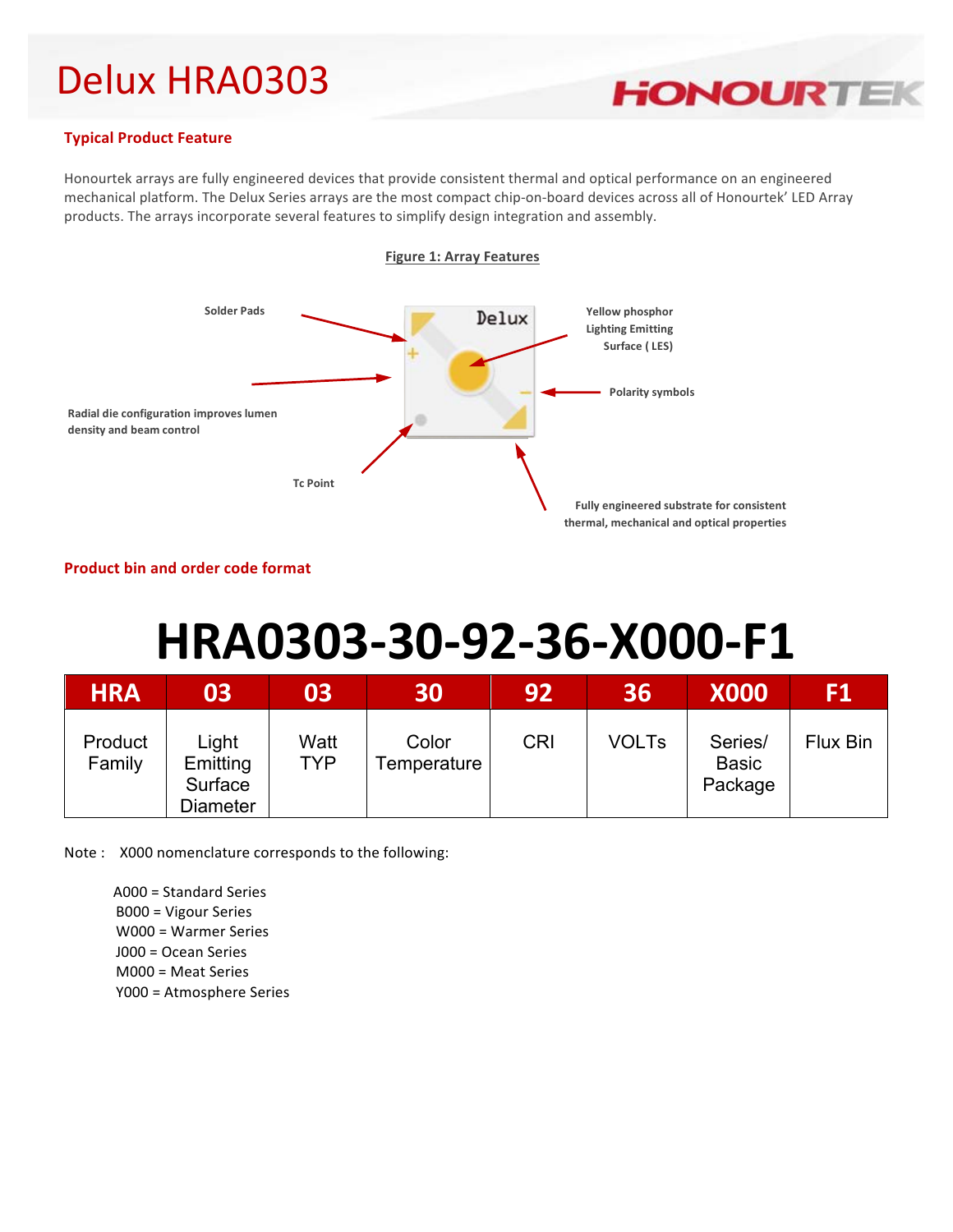#### **Lumen Maintenance Characteristics**

Honourtek projects that its family of LED array products will deliver, on average, greater than 70% lumen maintenance after 50,000 hours of operation at two times the nominal drive current in Table 1. This performance assumes constant current operation at up to 2 times the nominal drive current with case temperature maintained at or below 85°C. For use beyond these operating conditions please consult your Honourtek sales representative for further assistance.

**HONOURTEK** 

Honourtek conducts lumen maintenance tests per LM-80. Observation of design limits is required in order to achieve this projected lumen maintenance.

#### **Environmental Compliance**

Honourtek is committed to providing environmentally friendly products to the solid-state lighting market. Delux series LED Arrays comply with the European Union directives on the restriction of hazardous substances in electronic equipment, namely the RoHS directive. Honourtek does not intentionally add the following restricted materials to any LED array products: lead, mercury, cadmium, hexavalent chromium, polybrominated biphenyls (PBB) or polybrominated diphenyl ethers (PBDE).

#### **Minor Product Change Policy**

The rigorous qualification testing on products offered by Honourtek provides performance assurance. Slight cosmetic changes that do not affect form, fit, or function may occur as Honourtek continues product optimization.

#### **Case Temperature Measurement Point**

A case temperature measurement point location is included on the top surface of the Delux series LED arrays. The location of this measurement point is indicated in the mechanical dimensions section of this data sheet.

The purpose of this measurement point is to allow the user access to a measurement point which correlates to the true case temperature on the back surface of the LED array. Once the LED array is installed, it is challenging to measure the back surface of the array, or true case temperature.

Consistent and repeatable temperature measurements can be correlated to the data sheet performance specifications and to published LM-80 reliability data. The use of the case temperature measurements point is fully explained in AN30.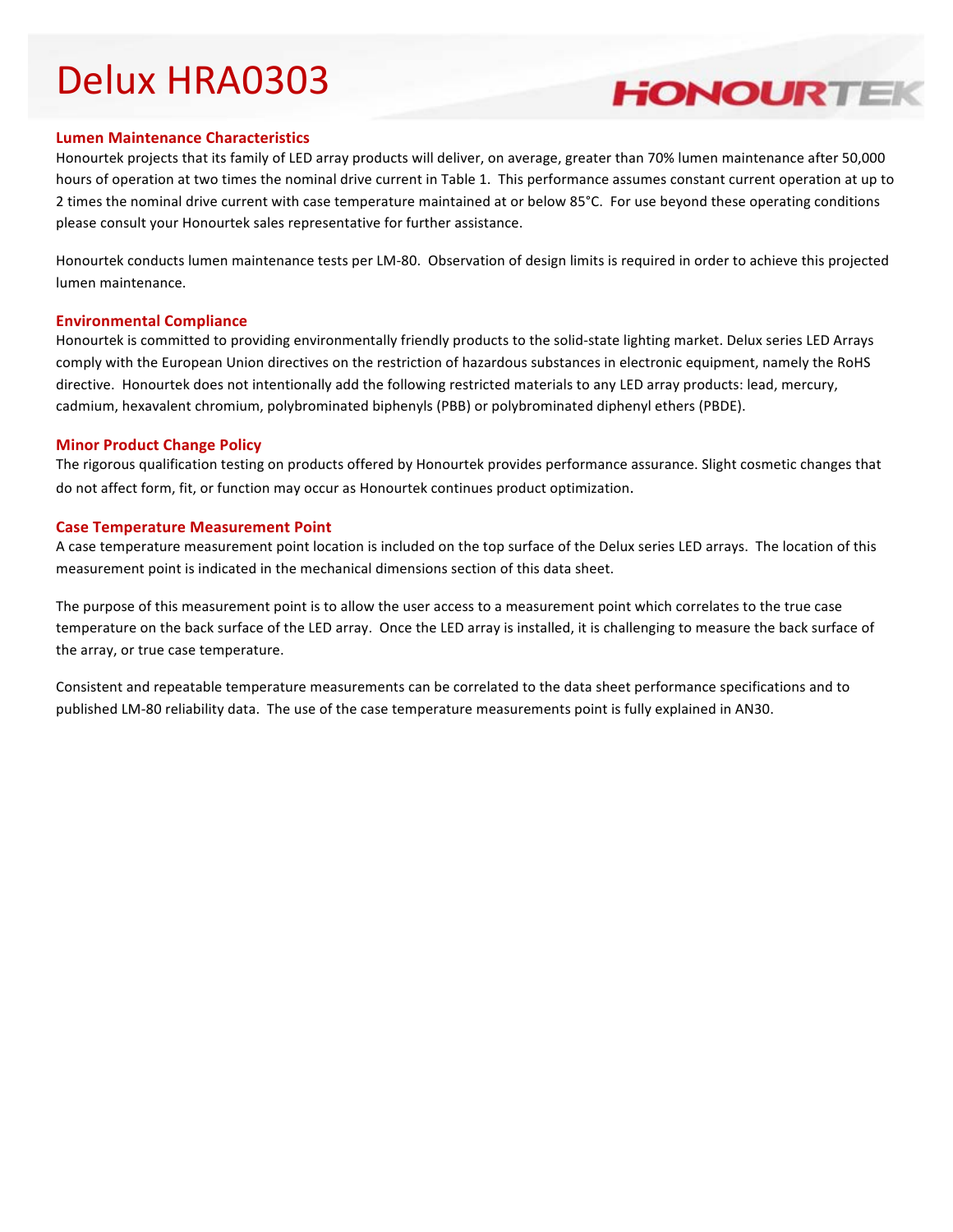

### **Cautionary Statements**

#### **CAUTION: CONTACT WITH LIGHT EMITTING SURFACE (LES)**

Avoid any contact with the LES. Do not touch the LES of the Delux series LED array or apply stress to the LES (yellow phosphor resin area). Contact may cause damage to the LED array.

Optics and reflectors must not be mounted in contact with the LES (yellow phosphor resin area). Optical devices may be mounted on the top surface of the plastic housing of the Delux series LED array. Use the mechanical features of the LED array housing, edges and/or mounting holes to locate and secure optical devices as needed.

#### **CAUTION: CHEMICAL EXPOSURE HAZARD**

Exposure to some chemicals commonly used in luminaire manufacturing and assembly can cause damage to the LED array. Please consult Honourtek Application Note AN31 for additional information.

#### **CAUTION: EYE SAFETY**

Eye safety classification for the use of Honourtek Delux series LED arrays is in accordance with IEC specification EN62471:Photobiological Safety of Lamps and Lamp Systems. Delux series LED arrays are classified as Risk Group 1 (Low Risk) when operated at or below the maximum drive current. Please use appropriate precautions. It is important that employees working with LEDs are trained to use them safely.

#### **CAUTION: RISK OF BURN**

Do not touch the Delux series LED array or yellow resin area during operation. Allow the array to cool for a sufficient period of time before handling. The Delux series LED array may reach elevated temperatures such that could burn skin when touched.

#### **CAUTION: CHMEICAL EXPOSURE HAZARD**

Exposure to some chemicals commonly used in luminaire manufacturing and assembly can cause damage to the LED Array. Please consult Application Note AN41 for additional information.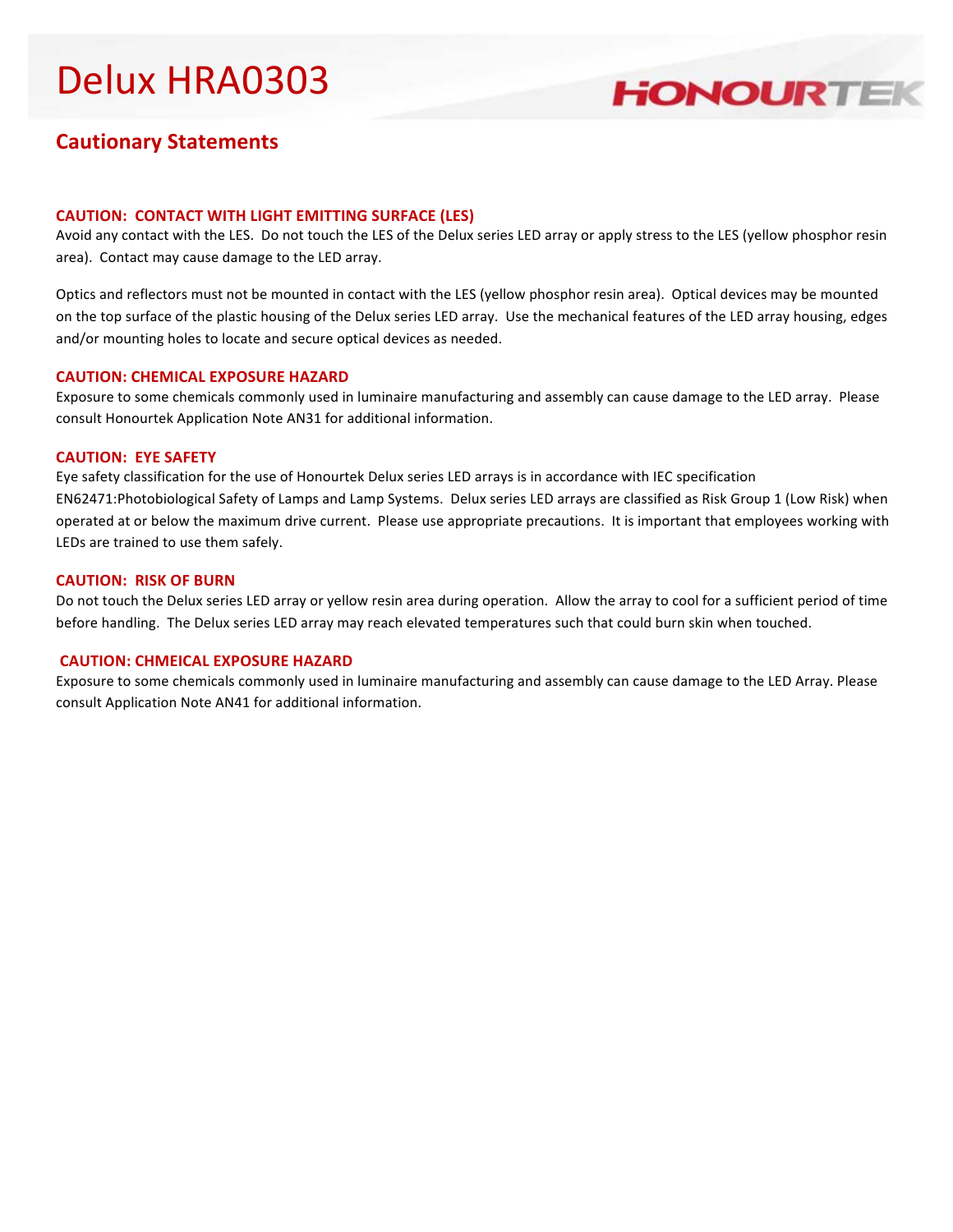### **HONOURTEK**

#### **Product Selection Guide**

#### **Table 1: Selection Guide, Pulsed Measurement Data**

| <b>Part Number</b>       | <b>Series</b><br>Code | <b>Nominal</b><br>CCT(K) |      | <b>CRI</b> |      | <b>Typical Pulsed</b><br><b>Flux</b><br>$Ti = 25^{\circ}C$ (lm) |            |      | <b>Typical Pulsed</b><br><b>Flux</b><br>$Tj = 85^{\circ}C$ (lm) |            | <b>Typical</b><br>Vf<br>(V) | <b>Typical</b><br>Power<br>(W) | <b>Efficacy</b><br>(lm/W) |
|--------------------------|-----------------------|--------------------------|------|------------|------|-----------------------------------------------------------------|------------|------|-----------------------------------------------------------------|------------|-----------------------------|--------------------------------|---------------------------|
|                          |                       |                          | Min. | Typ.       | Min. | Typ.                                                            | <b>Max</b> | Min. | Typ.                                                            | <b>Max</b> |                             |                                |                           |
| HRA0303-27-92-36-A000-F1 | A                     | 2700                     | 90   | 92         | 349  | 373                                                             | 399        | 322  | 345                                                             | 369        | 36.3                        | 4.3                            | 80                        |
| HRA0303-30-92-36-A000-F1 |                       | 3000                     | 90   | 92         | 369  | 395                                                             | 423        | 342  | 366                                                             | 392        | 36.3                        | 4.3                            | 85                        |
| HRA0303-35-92-36-A000-F1 |                       | 3500                     | 90   | 92         | 377  | 395                                                             | 423        | 342  | 366                                                             | 392        | 36.3                        | 4.3                            | 85                        |
| HRA0303-40-92-36-A000-F1 |                       | 4000                     | 90   | 92         | 416  | 445                                                             | 476        | 385  | 412                                                             | 441        | 36.3                        | 4.3                            | 96                        |
| HRA0303-27-97-36-A000-F1 |                       | 2700                     | 95   | 97         | 341  | 365                                                             | 391        | 316  | 338                                                             | 362        | 36.3                        | 4.3                            | 79                        |
| HRA0303-30-97-36-A000-F1 |                       | 3000                     | 95   | 97         | 363  | 388                                                             | 415        | 336  | 359                                                             | 384        | 36.3                        | 4.3                            | 83                        |

#### FLUX CHARACTERISTICS, ACCURATEWHITE ORDER CODES AND BINS(If=120mA, Tj = 85°C)

#### FLUX CHARACTERISTICS, ACCURATEWHITE ORDER CODES AND BINS(If=80mA, Tj = 85°C)

| <b>Part Number</b>       | Series<br>Code | <b>CRI</b><br><b>Nominal</b><br>CCT(K) |      | <b>Typical Pulsed</b><br><b>Flux</b><br>$Ti = 25^{\circ}C$ (lm) |      |      | <b>Typical Pulsed</b><br><b>Flux</b><br>$Ti = 85^{\circ}C$ (lm) |      |      | <b>Typical</b><br>Vf<br>(V) | <b>Typical</b><br>Power<br>(W) | <b>Efficacy</b><br>(lm/W) |     |
|--------------------------|----------------|----------------------------------------|------|-----------------------------------------------------------------|------|------|-----------------------------------------------------------------|------|------|-----------------------------|--------------------------------|---------------------------|-----|
|                          |                |                                        | Min. | Typ.                                                            | Min. | Typ. | <b>Max</b>                                                      | Min. | Typ. | <b>Max</b>                  |                                |                           |     |
| HRA0303-27-92-36-A000-F1 | А              | 2700                                   | 90   | 92                                                              | 251  | 269  | 288                                                             | 233  | 249  | 266                         | 36.3                           | 2.9                       | 86  |
| HRA0303-30-92-36-A000-F1 |                | 3000                                   | 90   | 92                                                              | 266  | 285  | 305                                                             | 247  | 264  | 282                         | 36.3                           | 2.9                       | 91  |
| HRA0303-35-92-36-A000-F1 |                | 3500                                   | 90   | 92                                                              | 266  | 285  | 305                                                             | 247  | 264  | 282                         | 36.3                           | 2.9                       | 91  |
| HRA0303-40-92-36-A000-F1 |                | 4000                                   | 90   | 92                                                              | 300  | 321  | 343                                                             | 278  | 297  | 318                         | 36.3                           | 2.9                       | 102 |
| HRA0303-27-97-36-A000-F1 |                | 2700                                   | 95   | 97                                                              | 246  | 263  | 281                                                             | 228  | 244  | 261                         | 36.3                           | 2.9                       | 84  |
| HRA0303-30-97-36-A000-F1 |                | 3000                                   | 95   | 97                                                              | 262  | 280  | 300                                                             | 242  | 259  | 277                         | 36.3                           | 2.9                       | 89  |

#### Notes

1. Typical stabilized DC performance values are provided as reference only and are not a guarantee of performance.

2. Typical performance is estimated based on operation under DC (direct current) with the LED array mounted to a heat sink with thermal interface material and the case temperature maintained at 85°C. Based on Honourtek test setup, values may vary depending on the thermal design of the luminaire and/or the exposed environment to which the product is subjected.

3. Honourtek maintains a  $\pm$  7% tolerance on flux measurements.

4. Honourtek maintains  $a \pm 2$ % tolerance on CRI measurements.

5. Check page 3 to find Series code meaning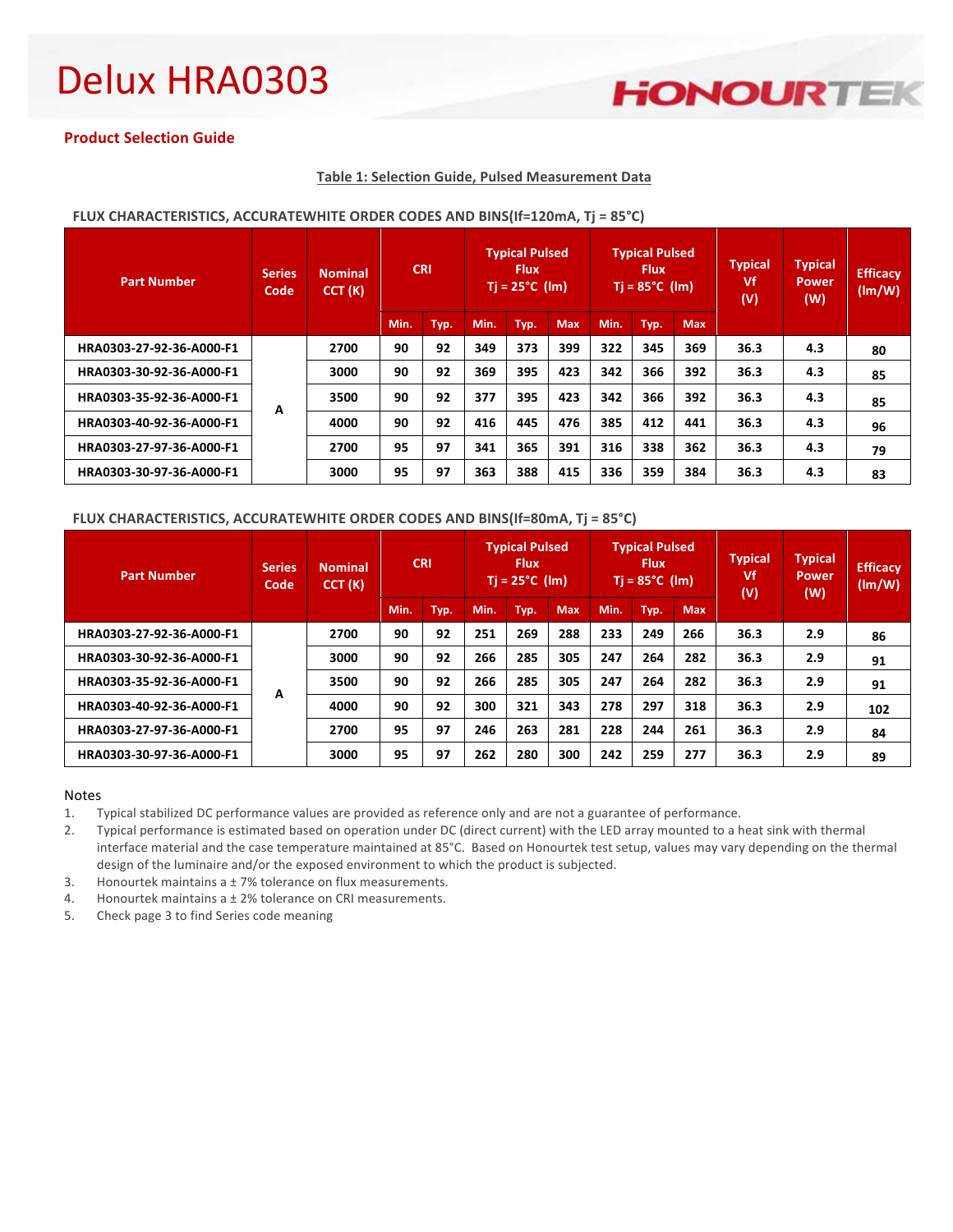

#### **Characteristics**

#### **Table 2: Characteristics Data**

| <b>Characteristics</b>       | <b>Unit</b> | <b>Minimum</b> | <b>Typical</b> | <b>Maximum</b> |
|------------------------------|-------------|----------------|----------------|----------------|
| Viewing angle                | degree      |                | 120            |                |
| <b>ESD classification</b>    |             |                | Class 2        |                |
| DC forward current           | mA          |                | 120            | 200            |
| Power                        |             |                | 4.3            |                |
| <b>Reserve current</b>       | mA          |                |                | 0.1            |
| Forward voltage(@120mA,85°C) | v           |                | 36.3           |                |
| Forward voltage(@120mA,25°C) | v           |                |                | 40             |
| <b>Thermal Resistance</b>    | ۰<br>C/W    |                | N/A            |                |

#### **Absolute Maximum Ratings**

#### **Table 3 : Maximum Ratings**

| <b>Parameter</b>                     | <b>Maximum Rating</b>               |
|--------------------------------------|-------------------------------------|
| <b>LED Junction Temperature</b>      | $140^{\circ}$ C                     |
| <b>Storage Temperature</b>           | $-40^{\circ}$ C to $+105^{\circ}$ C |
| <b>Operating Case Temperature</b>    | $105^{\circ}C^{[2]}$                |
| Soldering Temperature <sup>[1]</sup> | 350°C for a maximum of 10 seconds   |

Notes :

- 1. See Honourtek Application Note AN31, Assembly Considerations for Delux series LED arrays, for more information.
- 2. For IEC 62717 requirement, please contact Honourtek Sales Support.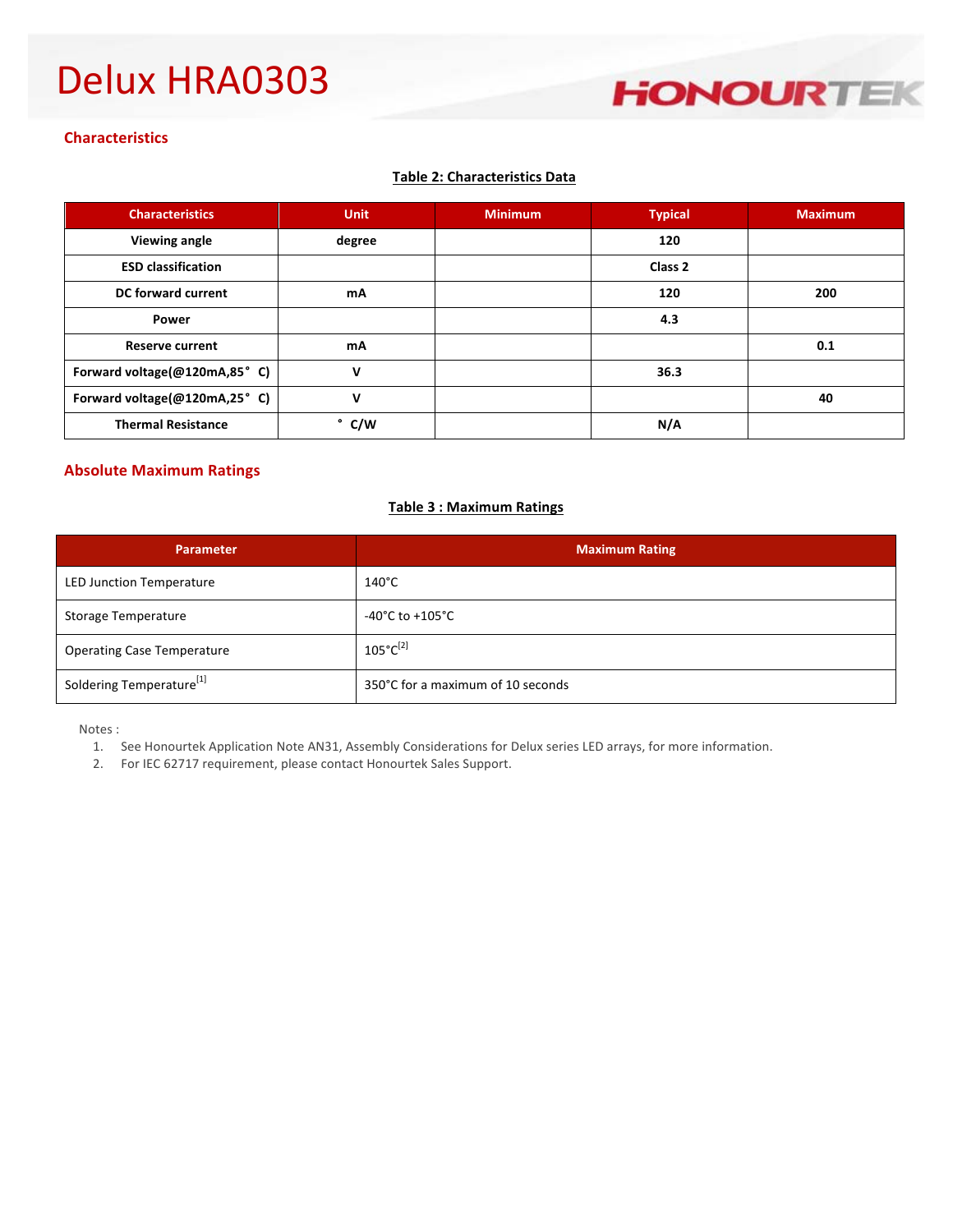#### **Drive Current versus Forward Voltage Characteristics**

**(Ta=25°C Unless Otherwise Noted) IF=120mA**



**Typical Relative Luminous Flux vs. Drive Current**



### **HONOURTE**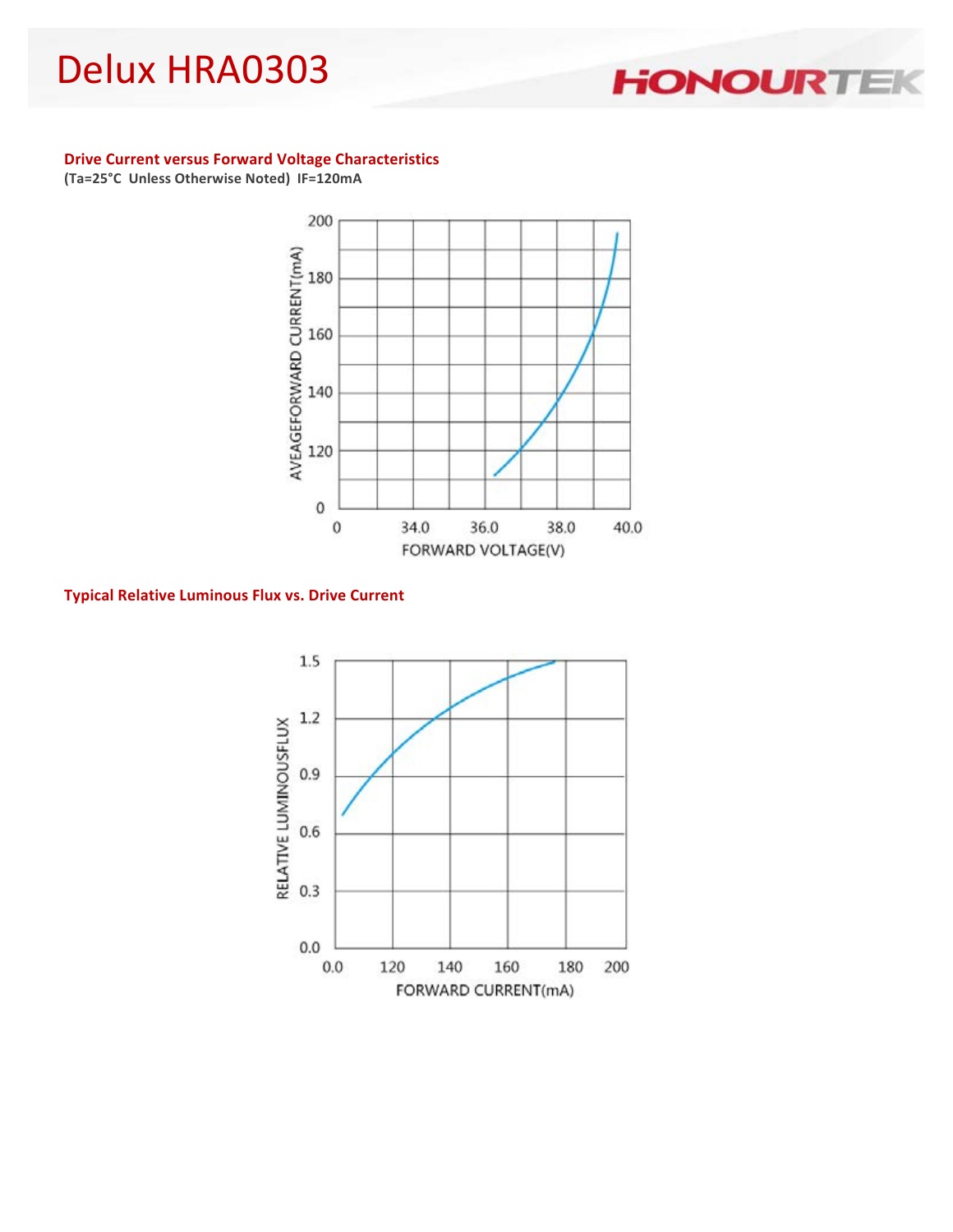**Typical Light Output Characteristics vs. Temperature**



**HONOURTE** 

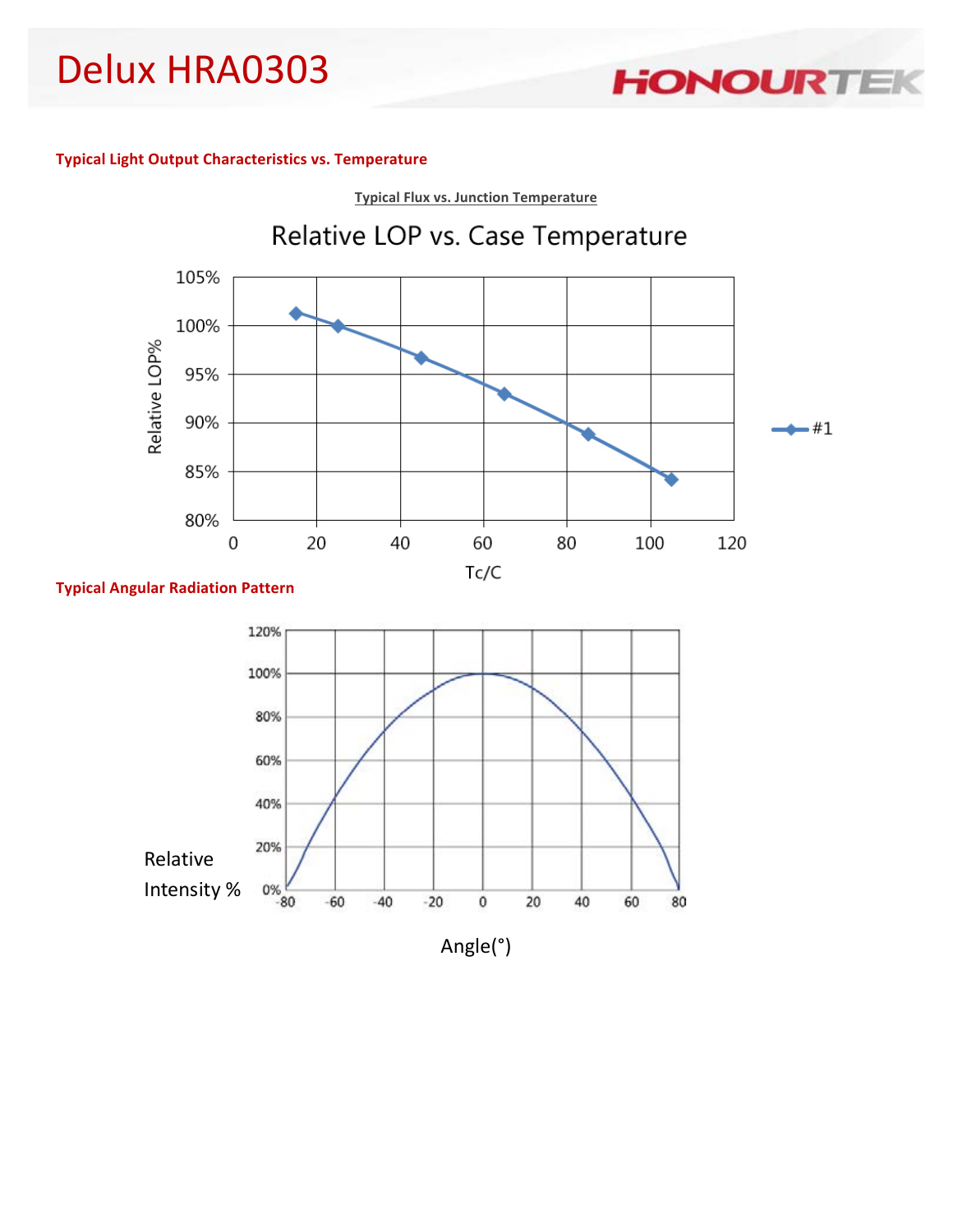

#### **RELATIVE SPECTRAL POWER DISTRIBUTION, Tj=85°C**

The following graph is the result of a series of pulsed measurements at Tj=85 $^{\circ}$  C.



#### **Mechanical Dimensions**

**Drawing for Delux Arrays** 

LES =  $\&$  3.5 ± 0.2

Dimensions are in mm. Tolerances unless otherwise Specified : ±0.1mm

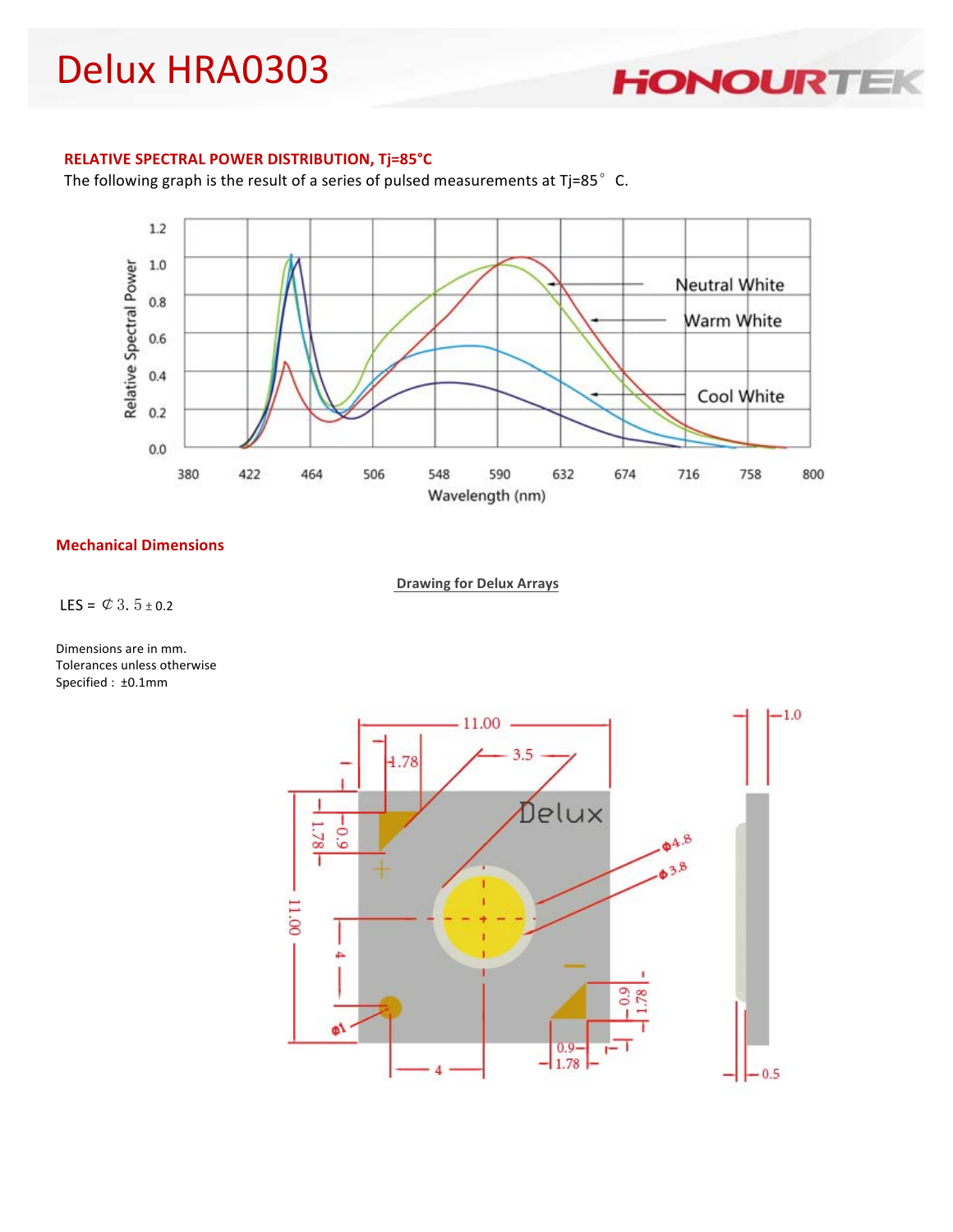**HONOURTE** 

#### Chromaticity Coordinates (Condition: IF=120 mA, Tj=85°C)



CCx

#### **HRA0303 White Chromaticity Bins**

|            | <b>Center Point</b> |             | Angle        |         | 3-step Bin |
|------------|---------------------|-------------|--------------|---------|------------|
| <b>CCT</b> | <b>CIEx</b>         | <b>CIEy</b> | $\theta$ (°) | a       | b          |
| 2700K      | 0.4578              | 0.4101      | 53.7         | 0.0081  | 0.0042     |
| 3000K      | 0.4338              | 0.4031      | 53.2         | 0.00834 | 0.00408    |
| 3500K      | 0.4073              | 0.3917      | 54           | 0.00927 | 0.00414    |
| 4000K      | 0.3818              | 0.3797      | 53.7         | 0.00939 | 0.00402    |
| 5000K      | 0.3447              | 0.3553      | 59.6         | 0.00822 | 0.00354    |

#### Note:

1. Color region stay within MacAdam 3-step ellipse from the chromaticity center.

2. The chromaticity center refers to ANSI C78.377:2011.

Please refer to ANSI C78. 377 for the chromaticity center.

3.  $\theta$  is the angle between the major axis of the ellipse and the x-axis, and a and b are the major and minor semi-axes of an ellipse. (Ref. IEC 60081:1997 AnnexD)

4. Honourtek maintains a +/- 0.005 tolerance on chromaticity (CIEx and CIEy) measurements.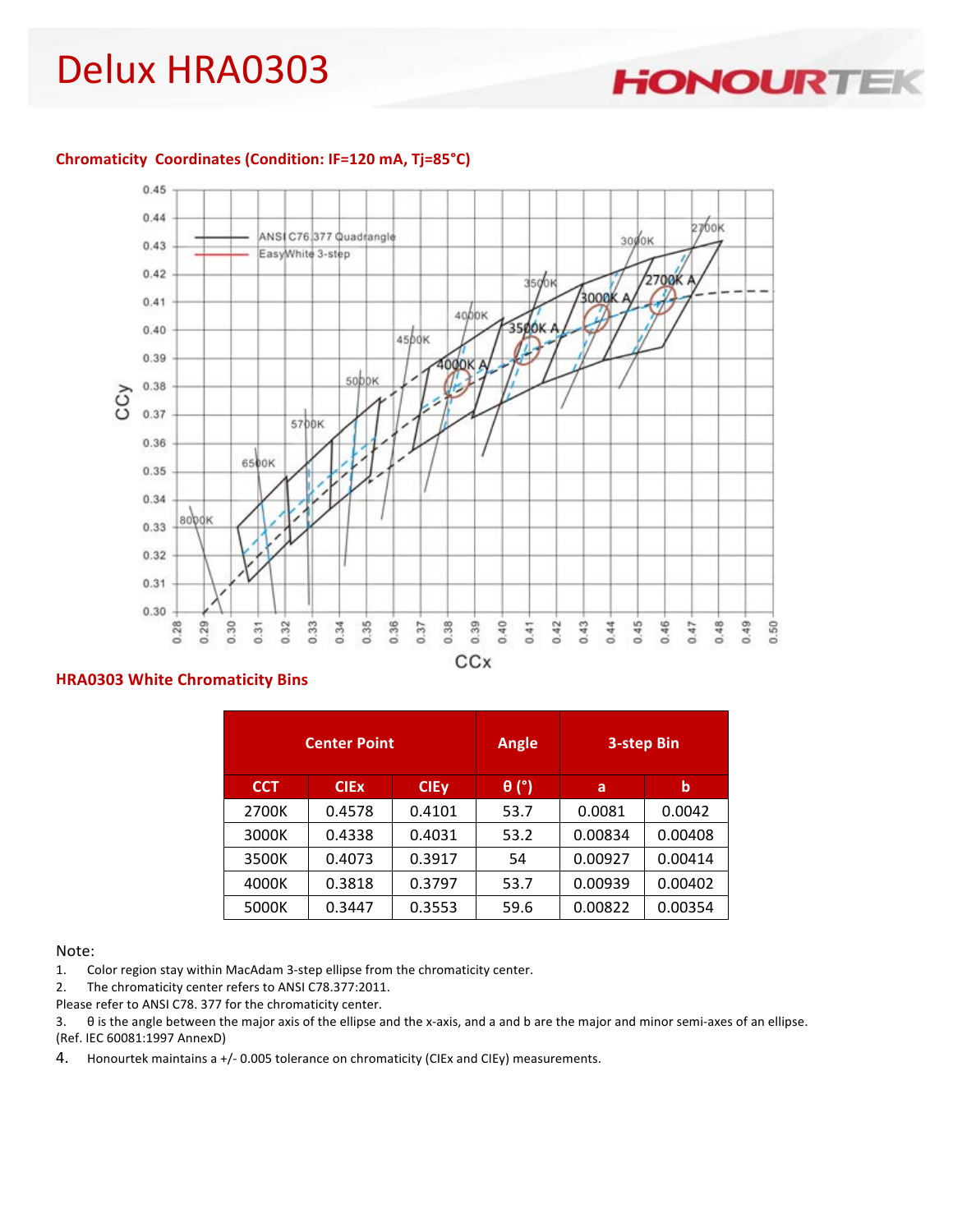

#### **Packaging**

**Packaging Tray and Labeling**





**17.2 x 17.2 x 1 cm**

#### Notes:

Honourtek HRA0303 LEDs are packaged in trays of 25.Four trays are sealed in an anti-static bag and placed inside a carton, for a total of 100 LEDs per carton.